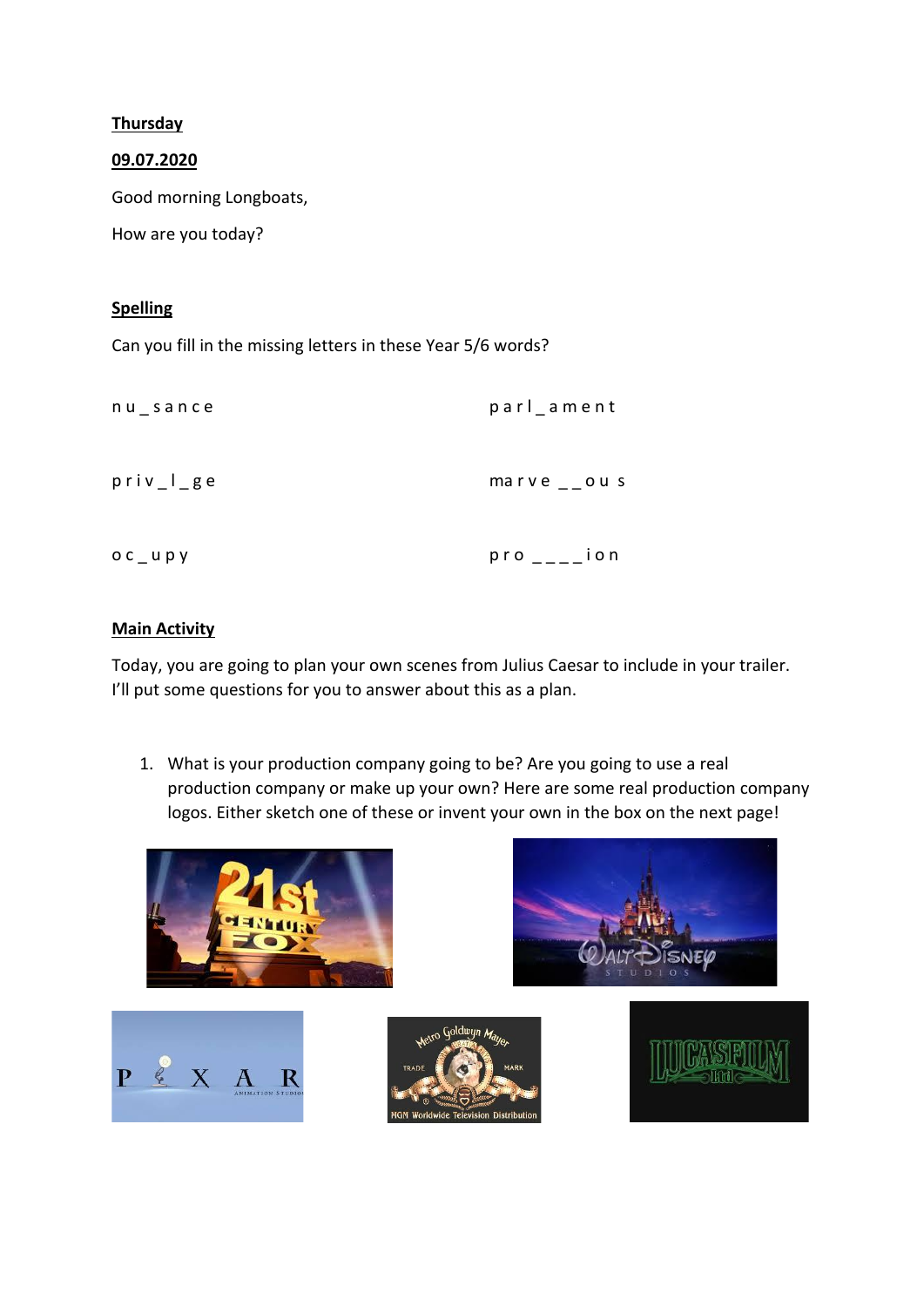

2. Are you going to have any mention of the actors in your film? You could have "starring…" as some of the words on your screen. Are you going to have the film starring our own cast? Or are you going to choose famous actors for the main roles?

\_\_\_\_\_\_\_\_\_\_\_\_\_\_\_\_\_\_\_\_\_\_\_\_\_\_\_\_\_\_\_\_\_\_\_\_\_\_\_\_\_\_\_\_\_\_\_\_\_\_\_\_\_\_\_\_\_\_\_\_\_\_\_\_\_\_\_\_\_\_\_\_

\_\_\_\_\_\_\_\_\_\_\_\_\_\_\_\_\_\_\_\_\_\_\_\_\_\_\_\_\_\_\_\_\_\_\_\_\_\_\_\_\_\_\_\_\_\_\_\_\_\_\_\_\_\_\_\_\_\_\_\_\_\_\_\_\_\_\_\_\_\_\_\_

\_\_\_\_\_\_\_\_\_\_\_\_\_\_\_\_\_\_\_\_\_\_\_\_\_\_\_\_\_\_\_\_\_\_\_\_\_\_\_\_\_\_\_\_\_\_\_\_\_\_\_\_\_\_\_\_\_\_\_\_\_\_\_\_\_\_\_\_\_\_\_\_

3. What words do you want to have on the screen? You could use your movie trailer language from Tuesday to help you.

\_\_\_\_\_\_\_\_\_\_\_\_\_\_\_\_\_\_\_\_\_\_\_\_\_\_\_\_\_\_\_\_\_\_\_\_\_\_\_\_\_\_\_\_\_\_\_\_\_\_\_\_\_\_\_\_\_\_\_\_\_\_\_\_\_\_\_\_\_\_\_\_

\_\_\_\_\_\_\_\_\_\_\_\_\_\_\_\_\_\_\_\_\_\_\_\_\_\_\_\_\_\_\_\_\_\_\_\_\_\_\_\_\_\_\_\_\_\_\_\_\_\_\_\_\_\_\_\_\_\_\_\_\_\_\_\_\_\_\_\_\_\_\_\_

\_\_\_\_\_\_\_\_\_\_\_\_\_\_\_\_\_\_\_\_\_\_\_\_\_\_\_\_\_\_\_\_\_\_\_\_\_\_\_\_\_\_\_\_\_\_\_\_\_\_\_\_\_\_\_\_\_\_\_\_\_\_\_\_\_\_\_\_\_\_\_\_